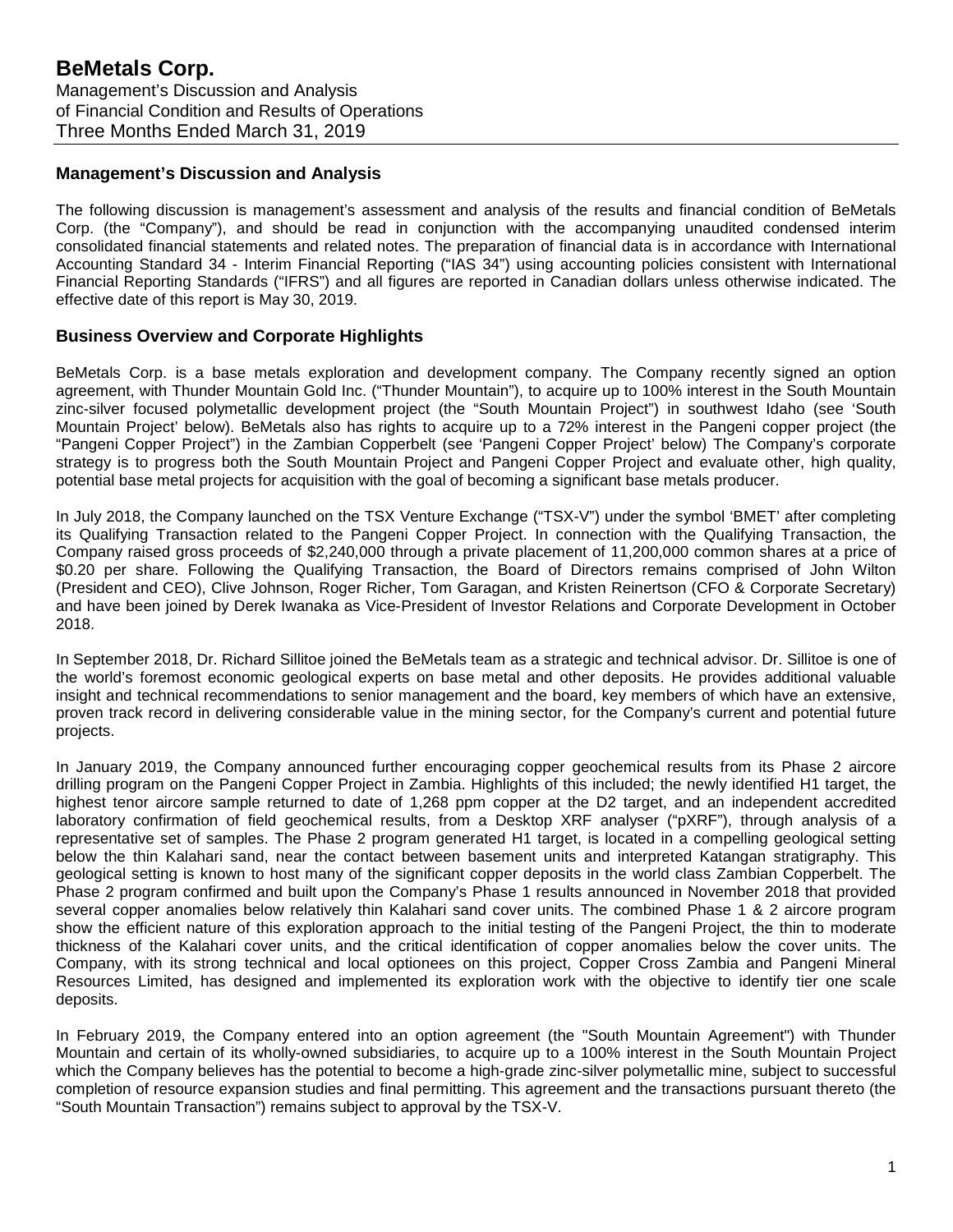In May 2019, in connection with the South Mountain Transaction, the Company raised gross proceeds of \$6,250,000 through the issuance of 25,000,000 subscription receipts at a price of \$0.25 per subscription receipt in a non-brokered private placement (the "2019 Financing"). The gross proceeds will be held in escrow until the completion of South Mountain Transaction at which time each subscription receipt will automatically convert into a unit of the Company. Each unit consists of one common share in the capital of the Company and one-quarter common share purchase warrant. Each whole warrant will entitle the holder thereof to purchase one additional common share at an exercise price of \$0.35 per common share for two years until May 6, 2021. If the closing price of the common shares of the Company quoted on the TSX-V is greater than \$0.70 for 15 consecutive trading days (the "Trading Period"), the Company may accelerate the expiry date of the warrants to the 30th day after the date on which the Company provides notice to the warrant holders of such acceleration, via a news release issued within 10 business days of the last day of the Trading Period.

## **South Mountain Project**

#### *Terms of the Agreement*

Under the terms of the South Mountain Agreement, the Company through its wholly owned subsidiary has the right to acquire from Thunder Mountain and certain of its subsidiaries all of its interest in the South Mountain Project over a two year period by way of acquiring 100% of the outstanding shares of South Mountain Mines Inc. ("SMMI"), a wholly owned subsidiary of Thunder Mountain (the "SMMI Acquisition"). SMMI currently holds a 75% interest in the South Mountain Project and has the right to acquire the remaining 25% subject to a 5% Net Returns Royalty capped at US\$5 million on or before November 3, 2026.

In order to complete the SMMI Acquisition, the Company must:

- 1. Make an initial cash payment of US\$100,000 upon Thunder Mountain delivering voting support agreements from shareholders controlling over 50% of outstanding Thunder Mountain shares (completed);
- 2. Upon satisfaction of certain conditions precedent, including receipt of TSX-V acceptance and all requisite Thunder Mountain shareholder approvals:
	- a. purchase 2.5 million shares of common stock of Thunder Mountain at US\$0.10 per share by way of private placement; and
	- b. issue 10 million common shares of the Company to Thunder Mountain.
- 3. Make four cash payments of US\$250,000 each on or before the 6, 12, 18 and 24 month anniversary dates, respectively, from when Thunder Mountain has satisfied certain conditions precedent and items 1 and 2 above have been completed;
- 4. Complete a Preliminary Economic Assessment for the South Mountain Project; and
- 5. Make a final payment to Thunder Mountain consisting of cash, common shares of the Company, or a combination of both at the discretion of the Company. The final payment can be the greater of either US\$10 million or 20% of the after-tax net present value of the property as calculated in a Preliminary Economic Assessment study completed by an agreed independent author. The final payment can be decreased by US\$850,000 to account for certain cash payments previously made under items 1 and 2 above, the value of the 10 million BeMetals shares issued under item 2 above, as well as certain liabilities of SMMI to be assumed upon the SMMI Acquisition. The final payment is also capped at a maximum of 50% of the market capitalization of the Company as of the completion date of the SMMI Acquisition if applicable.

Pursuant to the South Mountain Agreement, BeMetals will have two years to complete the SMMI Acquisition (subject to extension in certain limited circumstances). BeMetals' wholly owned subsidiary will become the operator of the South Mountain Project upon the completion of certain conditions precedent and will solely fund the exploration programs and completion of the PEA.

#### *About the Project*

The South Mountain Project is a high-grade zinc/silver, polymetallic development project that is located approximately 70 miles southwest of Boise, Idaho. The project was intermittently mined from the late 1800s to the late 1960's and its existing underground workings remain intact and well maintained. Historic production has largely come from skarn-hosted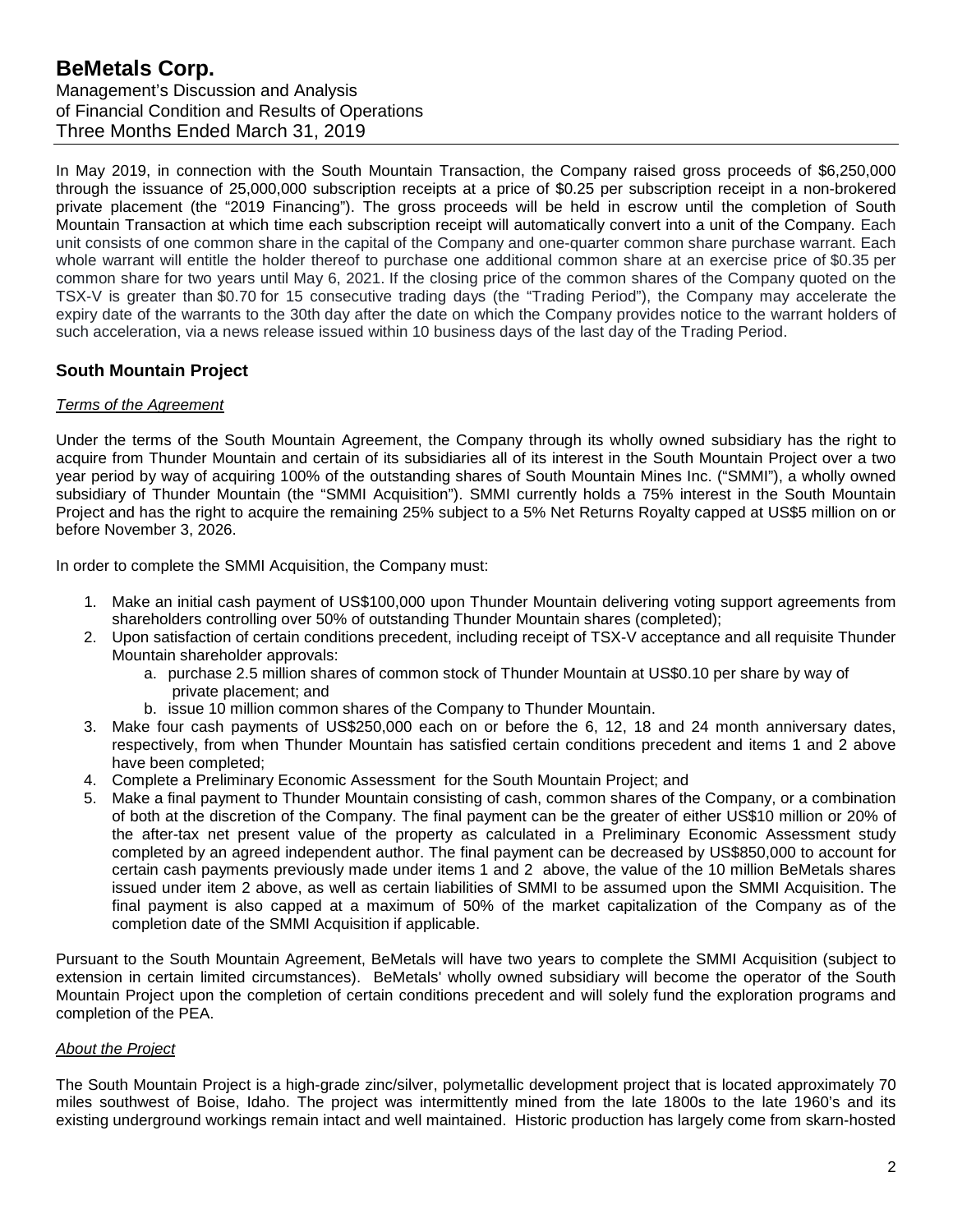and high-grade massive sulfide bodies that remain open for resource expansion at depth and along strike. These highgrade bodies comprise South Mountain's current mineral resource. According to historical smelter records approximately 53,642 tons of ore have been mined to date. These records also indicate average grades; 14.5% Zn, 10.6 o.p.t Ag, 0.058 o.p.t Au, 2.4% Pb, and 1.4% Cu were realised.

The South Mountain Project is largely on and surrounded by private surface land, and as such, the permitting and environmental aspects of the project are expected to be straightforward. Permits are in place for exploration and BeMetals does not anticipate any significant barriers to any future development through following normal procedures at the South Mountain Project.

Since 2008, Thunder Mountain completed 27 drill holes for a total of 5,500 metres on the property. Thus far, drill results have been encouraging and significant potential exists to increase the known mineral resource with additional drilling, as well as to expand the existing measured and indicated mineral resource classifications with in-fill drilling. Last year a technical report for the South Mountain Project was completed by Hard Rock Consulting, LLC, entitled, "National Instrument 43-101 Technical Report: Updated Mineral Resource Estimate for the South Mountain Project, Owyhee County, Idaho USA". In connection with the South Mountain Transaction, an updated and revised version of this technical report will be completed and filed under the Company's issuer profile on SEDAR at [www.sedar.com.](http://www.sedar.com/)

## **Pangeni Copper Project**

#### *Terms of the Agreement*

In February 2018, further to a November 2017 letter agreement, the Company confirmed the agreement (the "Pangeni Agreement") with Copper Cross Zambia Limited (the "Pangeni Vendor") for the right to acquire up to a 72% interest in the Pangeni Copper Project. Pursuant to the Pangeni Agreement, the Company can acquire an initial 67.5% interest in the Pangeni Copper Project by making cash payments of US\$300,000, issuing a total of 500,000 common shares, and expending US\$2.5 million in exploration work, all prior to the second anniversary, and then completing a preliminary economic assessment, making a further cash payment of US\$450,000 (a portion of which may be paid in common shares at the option of the Company), and making a payment of US\$700,000 as an advanced royalty reduction payment, all prior to the fifth anniversary. The US\$2.5 million to be spent on exploration work is a firm obligation under the Pangeni Agreement and is required to be satisfied by either expenditures on exploration activities or by cash payments to the Pangeni Vendor by February 2020. Approximately US\$700,000 of the remaining obligation is due in June 2019. As of May 30, 2019, the Company has made aggregate payments of \$194,455 (US\$150,000) towards the cash payment obligation and has issued a total of 300,000 common shares.

Following acquisition of the initial 67.5% interest the Company can acquire an additional 4.5% interest by completing a feasibility study and making a further cash payment of US \$750,000 (a portion of which may be paid in common shares at the option of the Company).

At the commencement of the mine development phase, and following a feasibility study, a one-off milestone payment would be payable, based upon total proven and probable mineral reserves, as follows: US\$2 million if less than 500 kilotonnes ("kt") contained copper, US\$3 million if the contained copper is between 500 kt and 1,000kt, and US\$6 million if greater than 1,000kt contained copper. Upon commencement of production, Pangeni Mineral Resources Limited is entitled to a 3% Net Smelter Royalty (which may be reduced to 2.5% following the US\$700,000 royalty reduction payment above and further reduced to 1% following an additional royalty reduction payment by the Company, determined by an internationally recognised valuator, which is not to exceed US\$3.3 million).

#### *About the Project*

The Pangeni Copper Project is located on the western extension of the Zambian Copperbelt, within the Lufilian Arc, underlain by Katangan Supergroup metasediments which are covered by a thin veneer of Kalahari sands. The Sentinel, open pit, Copper Mine is operated by First Quantum Minerals some 130 kilometres to the northeast of the Pangeni Copper Project. A number of other major international mining companies have identified this region of the Zambian Copperbelt to be prospective for the discovery of tier one copper mines and are conducting exploration field work.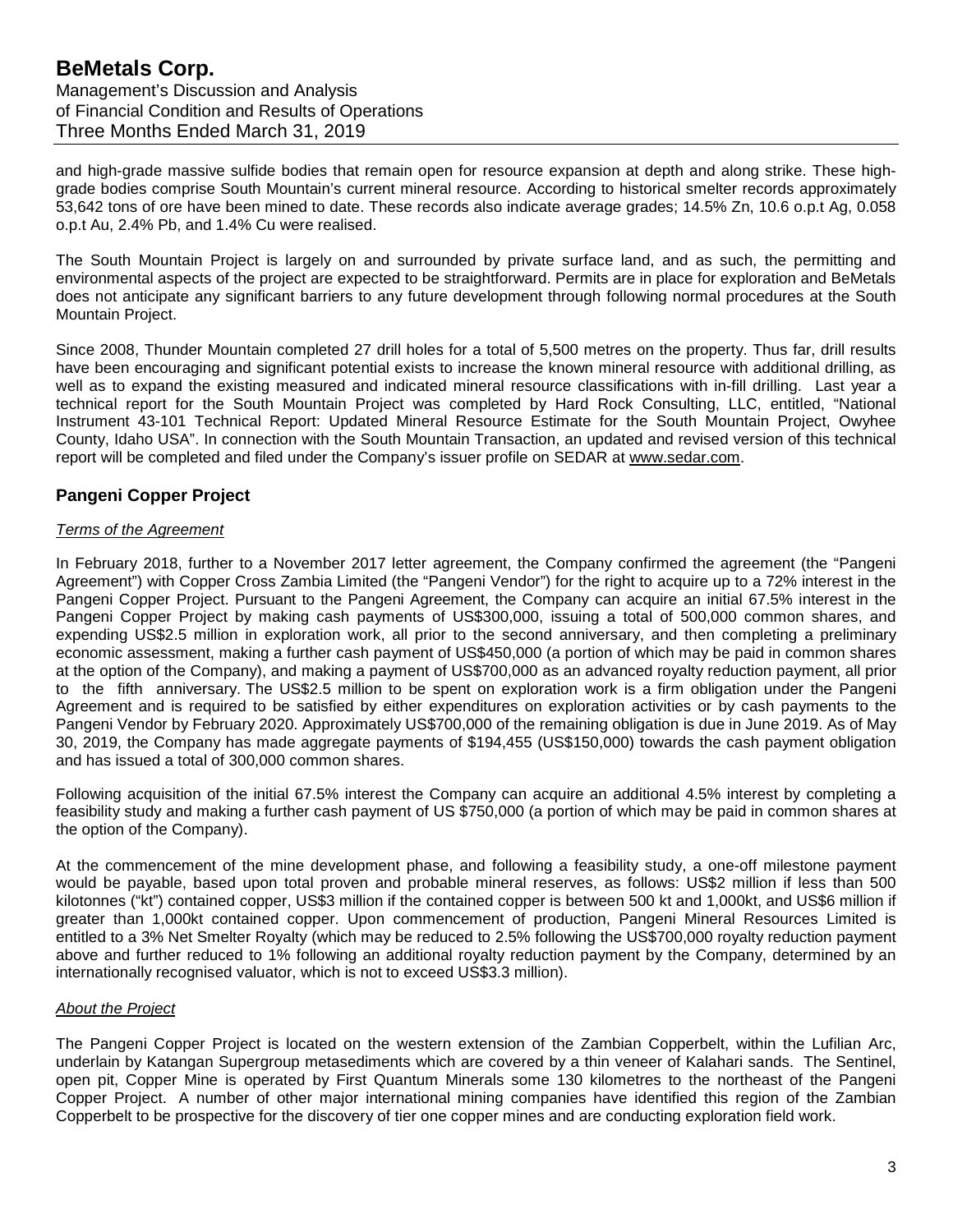An independent technical report (the "Technical Report") has been completed by African Mining Consultants Limited in accordance with the requirements of National Instrument 43-101 and filed under the Company's issuer profile on SEDAR at www.sedar.com. The Technical Report concludes the property remains at an early exploration stage with only five boreholes having been completed to date (three boreholes at the Central Target and two at the Southwest Target). All five holes intersected hypogene copper mineralisation. The most significant intersections included borehole CT1: 6.1m @ 0.34%TCu (from 39m depth) and borehole SW1: 5.5m @ 0.48%TCu (from 142.5m depth). At the Central Target the drilling results indicate there is associated anomalous cobalt with the copper intersections, CT1 returning: 6.1m @ 320ppm Co (for the same copper intersection as quoted above). These boreholes results provide encouraging proof of concept for the geological models generated for the property, and support the strategy for further exploration.

The Pangeni Copper Project property is geologically prospective for the following deposit types; Basement-hosted Cu (analogues: the Lumwana Deposit, Nyungu Prospect), Sediment-hosted stratiform Cu-Co (analogues: Nchanga, Konkola, Nkana, and Mufulira Deposits), the Domes Region Deposits e.g. Sentinel, and Kansanshi and DRC Copperbelt Deposits e.g. Lonshi, Frontier, Kamoa-Kakula).

The combined Phase 1 and 2 aircore programs were completed through 113 boreholes totalling 3,782 metres of drilling. This shows the efficient nature of this exploration approach to the initial testing of the Pangeni Project, and the Company's focus upon money-in-the-ground exploration investment, a view supported by its strong technical and local optionees on this project. The thin to moderate thickness of the Kalahari cover units, and the critical identification of copper anomalies below the cover units strongly motivated further exploration and follow up of priority targets. The next phase of exploration work envisaged will include core drill testing of the priority H1, SW and D2 targets.

#### *Summary of capitalized expenditures*

The following table summarizes the exploration costs and advances associated with the Pangeni Copper Project as at March 31, 2019:

|                                                                                                               | Pangeni<br>Copper<br>Project      |
|---------------------------------------------------------------------------------------------------------------|-----------------------------------|
| Balance December 31, 2018<br>Camp supplies<br>Consulting & wages<br>Drilling<br>Licenses/Permitting<br>Travel | \$<br>901,674<br>16,697<br>22,188 |
| Balance March 31, 2019                                                                                        | 940,559                           |
| Advances unspent at March 31, 2019                                                                            | 28,259                            |
| Balance March 31, 2019                                                                                        | \$<br>968,818                     |

## **Outlook**

The Company is diligently working to complete the South Mountain Transaction to begin its planned underground drilling exploration program immediately thereafter. The Company is completing detailed planning work to design the optimum drilling layout utilizing the current underground development for drill platforms. This underground core drilling will be targeted at indicating the potential to expand the current high-grade zinc/silver, polymetallic resource. The work plan may also include appropriate initial metallurgical testing of the mineralization.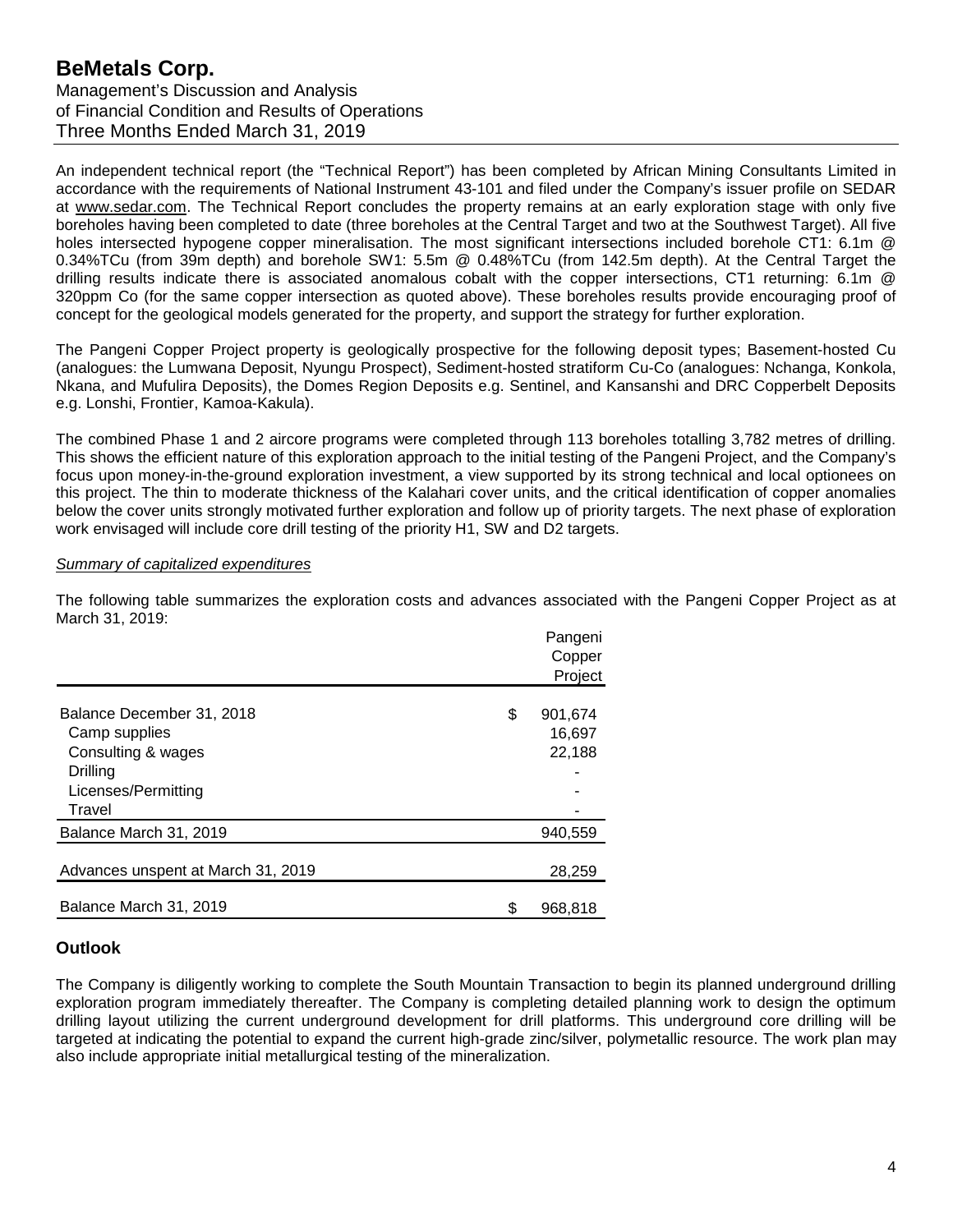In addition the Company continues to move forward the Pangeni Copper Project with an initial core drilling program planned for the start of the 2019 field season. This work plan will be designed by the Company in partnership with the other stakeholders in the Pangeni Copper Project – Copper Cross Zambia Limited and Pangeni Mineral Resources Limited.

BeMetals also continues to aggressively identify and evaluate other potential, high quality, opportunities as part of its growth strategy, with the goal of becoming a significant base metals producer through the acquisition of quality exploration, development and production stage base metal projects. This strategy is directed by the Board, key members of which have an extensive, proven track record in delivering considerable value in the mining sector through the discovery and building of mines. The Board, its advisors, and senior management also provide outstanding deal flow of projects to the Company based upon an extensive international minerals business network of contacts.

## **Overall Performance and Results of Operations**

Total assets increased to \$4,266,075 at March 31, 2019, from \$3,840,480 at December 31, 2018. The most significant assets at March 31, 2019, were cash of \$279,575 (December 31, 2018: \$342,849), deferred transaction costs of \$313,226 (December 31, 2018: \$nil) and exploration and evaluation assets of \$3,628,052 (December 31, 2018: \$3,456,132).

#### *Three months ended March 31, 2019 and 2018*

Loss and comprehensive loss for the three months ended March 31, 2019, decreased by \$8,884 from \$175,084 for the three months ended March 31, 2018, to \$166,200 for the three months ended March 31, 2019. The decrease in loss and comprehensive loss is largely due to:

- A gain on foreign exchange of \$54,569. There was a gain on foreign exchange of \$53,061 for the three months ended March 31, 2019, compared to a loss on foreign exchange of \$1,508 for the three months ended March 31, 2018. This was due mainly to gain on foreign exchange of \$50,135 in connection with the Pangeni Copper Project expenditure commitment.
- A decrease of \$32,378 in professional fees. Professional fees were \$3,469 for the three months ended March 31, 2019, compared to \$35,847 for the three months ended March 31, 2018. This was due to higher professional fees in the prior period in connection with the Pangeni Copper Project.

The decrease in loss and comprehensive loss was partially offset by:

- An increase of \$54,093 in management fees. Management fees were \$92,156 for the three months ended March 31, 2019, compared to \$38,063 for the three months ended March 31, 2018. In connection with completion of the Company's Qualifying Transaction, the Company increased its management team, resulting in an increase in compensation.
- An increase of \$15,619 in office and administration expenses. Office and administration expenses were \$18,805 for the three months ended March 31, 2019, compared to \$3,186 for the three months ended March 31, 2018. This was due to increased activity in the current period.

#### **Liquidity and Capital Resources**

As at March 31, 2019, the Company had a working capital deficit of \$2,371,862. The Company does not currently have a source of revenue. In May 2019, the Company closed the 2019 Financing and the funds raised pursuant thereto will be available to the Company upon completion of the South Mountain Transaction. While the Company anticipates that the net proceeds of the 2019 Financing will be sufficient to fund current obligations and planned exploration programs, the Company will need to raise additional funds within the next twelve months to meet its long-term commitments and growth strategy.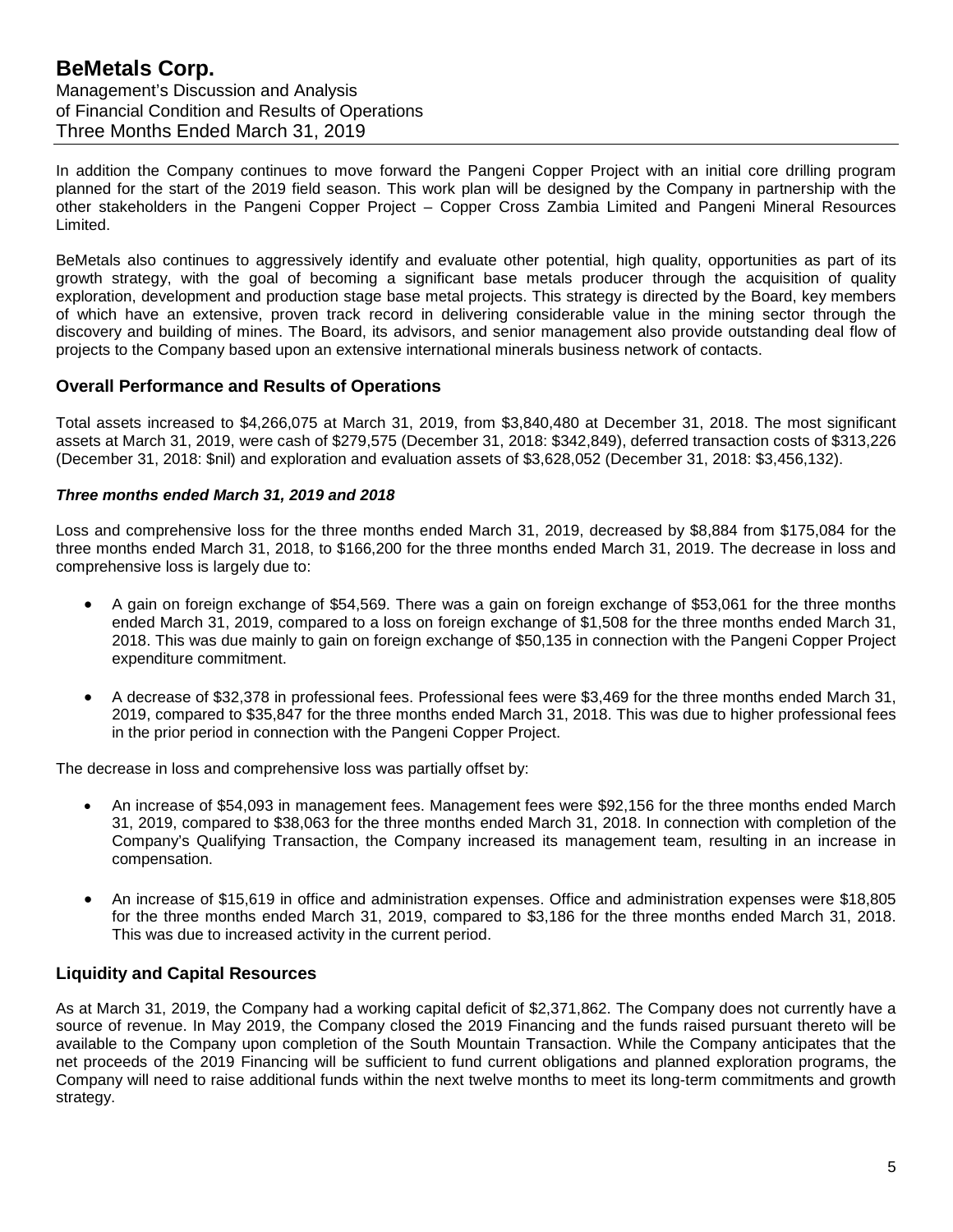Although the Company has been successful in the past in obtaining financing, there is no assurance that it will be able to obtain adequate financing in the future or that such financing will be on terms that are acceptable to the Company. The uncertainty of the Company's success in raising additional capital funding casts significant doubt on the Company's ability to continue as a going concern.

The Company has no bank debt or banking credit facilities in place.

### **Summary of Quarterly Results**

|                                  | Three months | Three months | Three months  | Three months  |
|----------------------------------|--------------|--------------|---------------|---------------|
|                                  | ended        | ended        | ended         | ended         |
|                                  | March 31.    | December 31, | September 30, | June 30,      |
|                                  | 2019         | 2018         | 2018          | 2018          |
| Revenue                          | \$           | \$           | \$            | \$            |
| Loss and comprehensive loss      | (166,200)    | (417, 034)   | (99,801)      | (317, 885)    |
| Basic and diluted loss per share | (0.00)       | (0.01)       | (0.00)        | (0.01)        |
|                                  |              |              |               |               |
|                                  | Three months | Three months | Three months  | Three months  |
|                                  | ended        | ended        | ended         | ended         |
|                                  | March 31.    | December 31, | September 30, | June 30,      |
|                                  | 2018         | 2017         | 2017          | 2017          |
| Revenue                          | \$           | \$           | \$            | \$            |
| Loss and comprehensive loss      | (175,084)    | (81,099)     | (38,118)      | (1, 157, 423) |
| Basic and diluted loss per share | (0.00)       | (0.00)       | (0.00)        | (0.02)        |

The increase in loss and comprehensive loss for the three months ended December 31, 2018, was primarily the result of foreign exchange loss and share-based compensation. The increase in loss and comprehensive loss for the three months ended June 30, 2018, and March 31, 2018, was primarily the result of share-based compensation. The increase in loss and comprehensive loss for the three months ended June 30, 2017, was primarily the result of increased consulting expenses and legal fees relating to the contemplated project in Europe, which did not proceed.

## **Outstanding Share Data**

#### *Issued and fully paid common shares*

In January 2019, the Company issued 750,000 common shares pursuant to the exercise of share options.

In February 2019, the Company issued 200,000 common shares to the Pangeni Vendor.

As at the date of this report, there were 69,048,577 common shares issued and outstanding.

#### *Escrowed shares*

In July 2018, in connection with completion of the Qualifying Transaction, an additional 11,430,002 shares were placed into escrow resulting in an aggregate amount of 15,538,574 common shares in escrow. These escrowed shares are being released in semi-annual tranches until July 2021.

As at the date of this report, 11,653,928 shares remain in escrow.

#### *Share options*

In January 2019, 750,000 share options were exercised for proceeds of \$45,000.

As at the date of this report, there were 5,520,000 share options outstanding.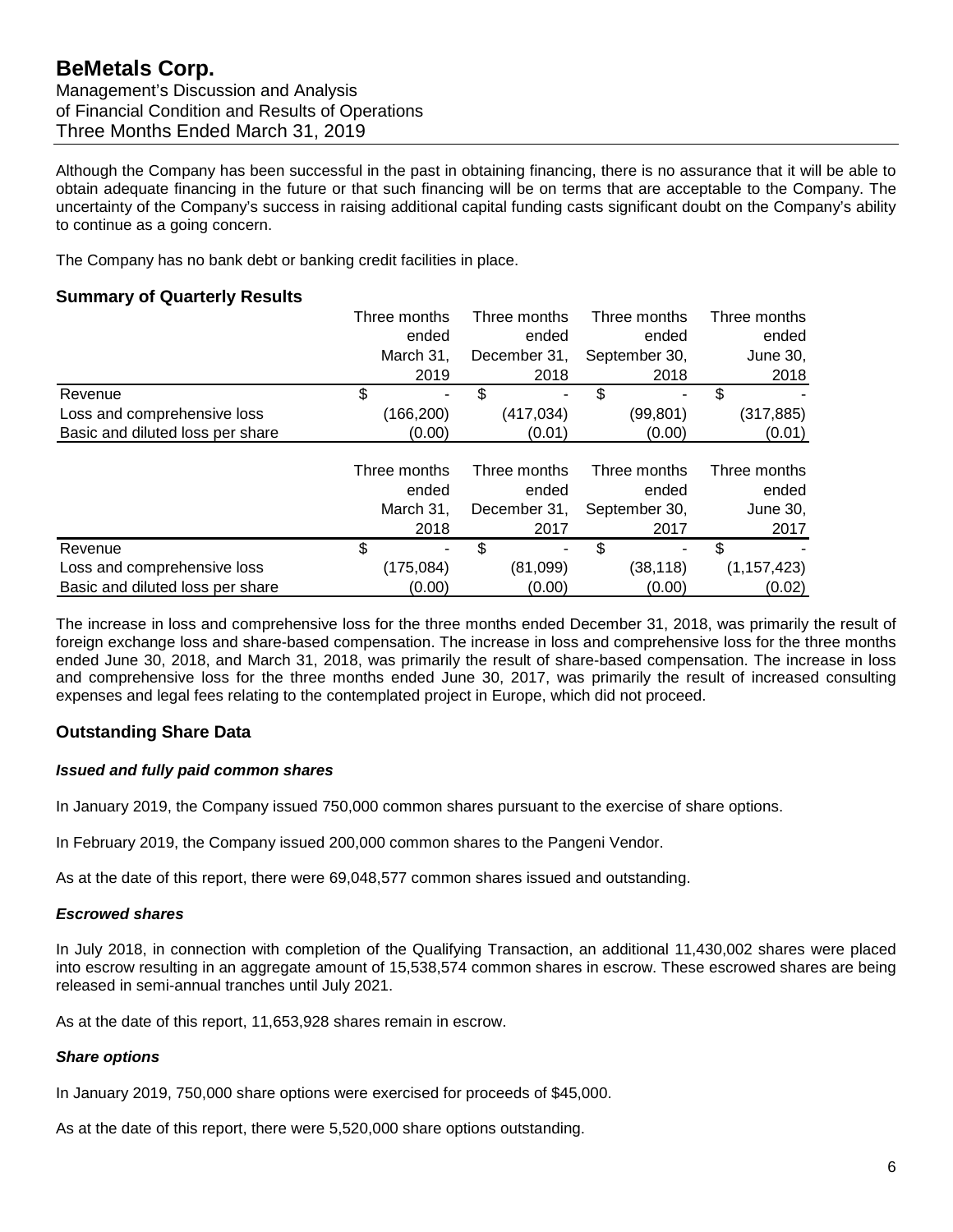#### **Related Party Transactions**

Key management personnel include those persons having authority and responsibility for planning, directing and controlling the activities of the Company as a whole. The Company has determined that key management personnel consist of members of the Company's Board of Directors and corporate officers.

During the three months ended March 31, 2019, key management personnel compensation, including directors and officers, was comprised of \$144,330 (three months ended March 31, 2018: \$98,557), of which \$52,174 related to sharebased payments and \$92,156 related to management fees and wages.

## **Critical Accounting Policies and Estimates**

The Company has prepared the accompanying financial statements in accordance with IFRS. Significant accounting policies are described in Note 3 of the Company's financial statements as at and for the year ended December 31, 2018, except for newly adopted accounting policies as noted below.

The preparation of financial statements in conformity with IFRS requires management to make estimates and assumptions that affect the reported amounts of assets and liabilities and disclosure of contingent assets and liabilities at the date of the financial statements and the reported amounts of expenses during the reporting period. Actual outcomes could differ from these estimates.

## **Recently Adopted Accounting Standards**

The following standard has been adopted by the Company, effective January 1, 2019:

*IFRS 16 – Leases*

IFRS 16 is a new standard to establish principles for recognition, measurement, presentation and disclosure of leases with an impact on lessee accounting, effective for annual periods beginning on or after January 1, 2019. Adoption of this standard did not have a significant measurement or disclosure impact on the Company's unaudited condensed interim consolidated financial statements.

#### **Financial Instruments and Financial Risk Management**

The Company is exposed in varying degrees to a variety of financial instrument related risks. The type of risk exposure and the way in which such exposure is managed is provided as follows:

#### **Credit risk**

Credit risk arises from the potential for non-performance by counterparties of contractual financial obligations. The Company's exposure to credit risk is on its cash and amounts receivable. The Company reduces its credit risk by maintaining its bank accounts at a large international financial institution. The maximum exposure to credit risk is equal to the carrying value of these financial assets.

#### **Liquidity risk**

Liquidity risk is the risk that the Company will not be able to meet its financial obligations as they fall due. The Company has a planning and budgeting process in place to help determine the funds required to support the Company's normal operating requirements on an ongoing basis. The Company attempts to ensure there is sufficient access to funds to meet on-going business requirements, taking into account its current cash position and potential funding sources. As at March 31, 2019, the Company had current liabilities of \$2,696,659 and a working capital deficit of \$2,371,862. Subsequent to March 31, 2019, and in connection with the proposed South Mountain Transaction, the Company has closed the 2019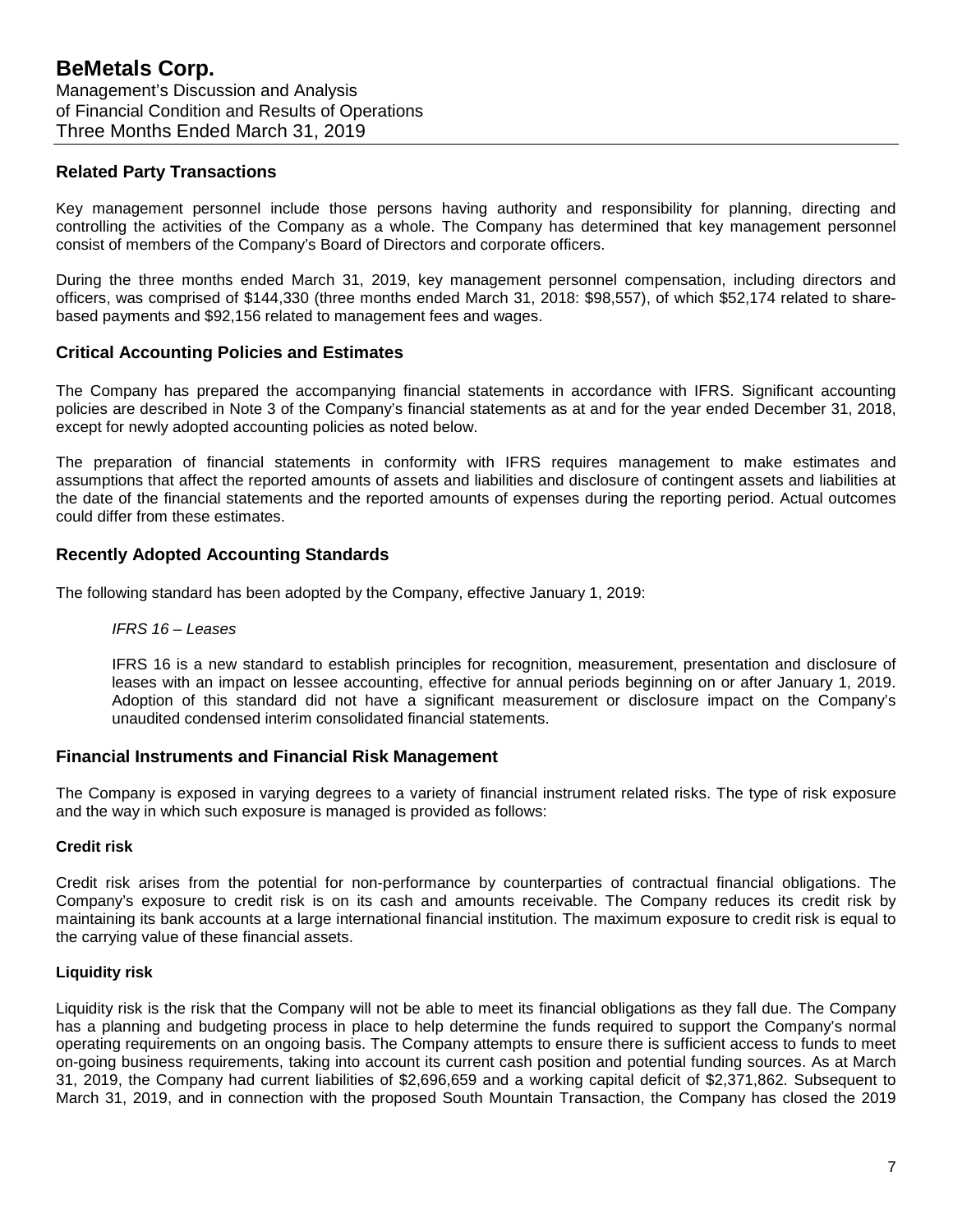Financing for gross proceeds of \$6,250,000, to be released from escrow upon completion of the South Mountain Transaction.

#### **Foreign exchange risk**

Foreign currency risk is the risk that the fair values of future cash flows of a financial instrument will fluctuate because they are denominated in currencies that differ from the Company's functional currency. The Company's reporting currency is the Canadian dollar and major purchases are transacted in Canadian and US dollars. A portion of the Company's exploration and evaluation expenditures are incurred in Zambia, but are predominantly transacted in US dollars. The Company maintains Canadian and US dollar bank accounts in Canada. The Company is subject to gains and losses from fluctuations in the US dollar against the Canadian dollar. The Company held a net monetary liability position of \$2,241,166 in US dollars as of March 31, 2019, with the effect on profit or loss before tax of a 10% fluctuation to the CAD dollar being \$224,117.

#### **Interest rate risk**

Interest rate risk is the risk that the fair value of future cash flows of a financial instrument will fluctuate because of changes in market interest rates. The Company's exposure to interest rate risk relates to its ability to earn interest income on cash balances at variable rates. Changes in short term interest rates will not have a significant effect on the fair value of the Company's cash account.

#### **Risks and Uncertainties**

The risk factors described below summarize and supplement the risk factors contained in the Company's filing statement dated July 18, 2018, (the "Filing Statement") and available on SEDAR at [www.sedar.com,](http://www.sedar.com/) and should be read in conjunction with the more detailed risk factors outlined in the Filing Statement:

The Company is engaged in the acquisition and exploration of natural resource properties, an inherently risky business, and there is no assurance that economically recoverable resources will ever be discovered and subsequently put into production. Most exploration projects do not result in the discovery of economically recoverable resources. Exploration activities require large amounts of capital. There is a risk that during the current difficult economic situation the Company will not be able to raise sufficient funds to finance its projects to a successful development and production stage. While the Company's management and technical team carefully evaluate all potential projects prior to committing the Company's participation and funds, there is a high degree of risk that the Company's exploration efforts will not result in discovering economically recoverable resources. The Company depends on the business and technical expertise of its management team and there is little possibility that this dependence will decrease in the near term.

The completion of the South Mountain Transaction is subject to several conditions precedent, some of which are outside the control of the Company. There can be no assurances that the South Mountain Transaction will be completed on the terms set out in the South Mountain Agreement, as negotiated, or at all. In the event that any of the conditions precedent are not satisfied or waived, the South Mountain Transaction may not be completed. In addition, there is no guarantee that the Company will be able to satisfy the requirements of the TSX-V such that it will issue the Final Exchange Bulletin.

The subscription receipts issued pursuant to the 2019 Financing will only be converted to units if the South Mountain Transaction is completed. In the event that the South Mountain Transaction is not completed, the gross proceeds of the 2019 Financing will be returned to the subscribers and the Company will require additional capital for further exploration on, and development of, the Pangeni Copper Project. There is no assurance that the Company will be successful in obtaining the required financing for this or other purposes, including for general working capital. If the Company is unable to fund its commitments under the Pangeni Agreement, the Company will lose its option to acquire interest in the Pangeni Copper Project.

There is no guarantee that the Company will exercise its option pursuant to the Pangeni Agreement and/or South Mountain Agreement. The completion and exercise of one or both of those options is affected by the success of the Company's exploration efforts and is contingent upon certain conditions precedent as well as the price of metals which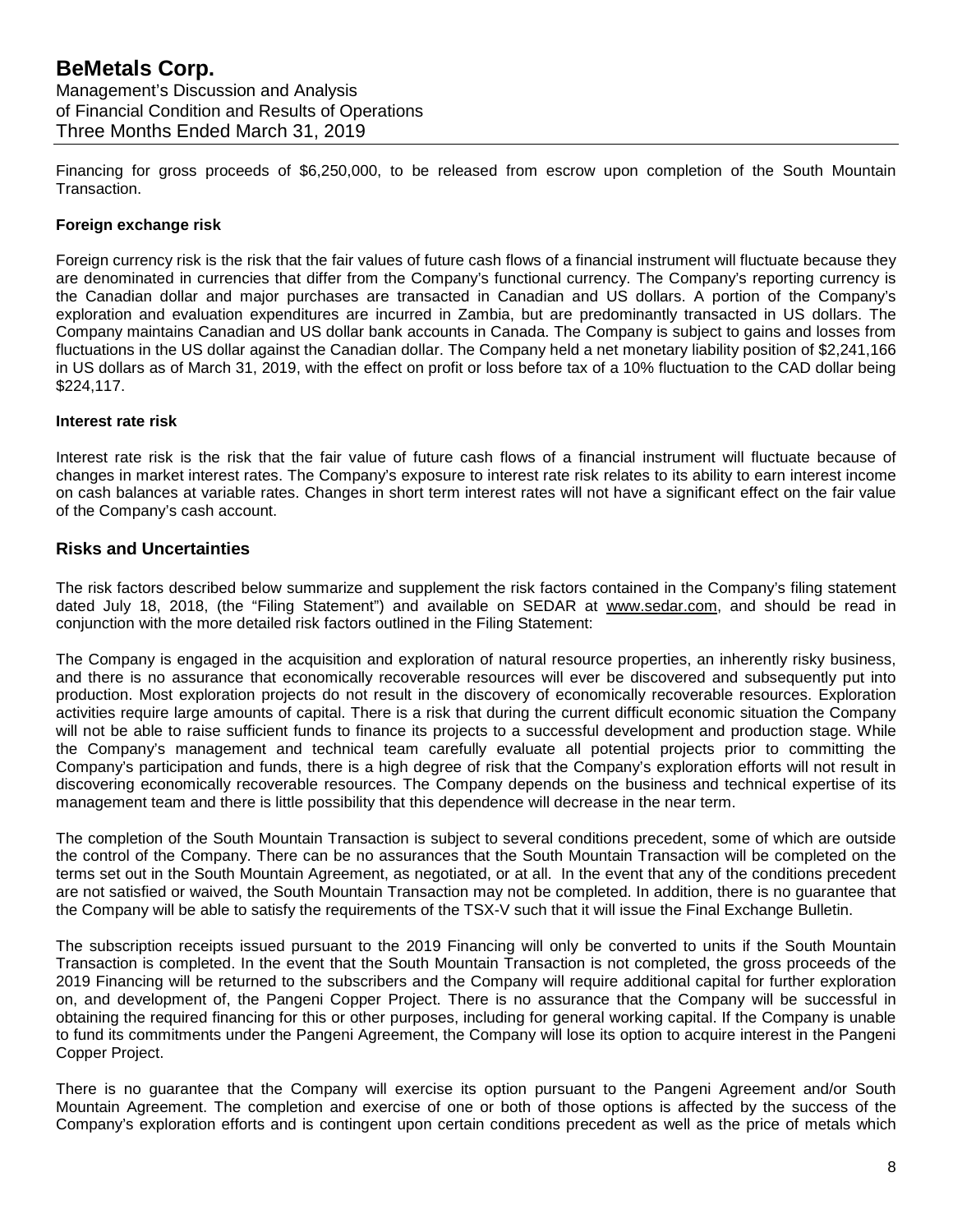are affected by numerous factors including inflation, investor speculative activities, relative exchange rate of the U.S. dollar to other currencies, global and regional demand and production, global and regional political and economic conditions, and production costs in major producing regions. These factors are beyond the Company's control and are impossible to predict.

#### **Management's Report on Internal Control over Financial Reporting**

In connection with National Instrument ("NI") 52-109 (Certification of Disclosure in Issuer's Annual and Interim Filings) adopted in December 2008 by each of the securities commissions across Canada, the Chief Executive Officer and Chief Financial Officer of the Company will file a Venture Issuer Basic Certificate with respect to the financial information contained in the unaudited condensed interim consolidated financial statements and the audited annual consolidated financial statements and respective accompanying Management's Discussion and Analysis.

The Venture Issuer Basic Certification does not include representations relating to the establishment and maintenance of disclosure controls and procedures and internal control over financial reporting, as defined in NI 52-109.

Additional information relating to the Company is available on SEDAR at [www.sedar.com.](http://www.sedar.com/)

#### **Qualified Person**

The technical information included in this MD&A has been reviewed and approved by John Wilton, CGeol FGS, the Company's CEO and President and a "Qualified Person" as defined by National Instrument 43-101 standards.

#### **Caution Regarding Forward Looking Information**

This Management Discussion and Analysis may contain certain "forward-looking statements" within the meaning of Canadian securities legislation. Forward-looking statements are statements that are not historical facts; they involve predictions, expectations, beliefs, plans, projections, objectives, assumptions or future events or performance and are generally, but not always, identified by the words "expects", "plans", "anticipates", "believes", "intends", "estimates", "projects", "aims", "potential", "goal", "objective", "prospective", and similar expressions, or that events or conditions "will", "would", "may", "can", "could" or "should" occur. Forward-looking statements are based on the beliefs, estimates and opinions of the Company's management on the date the statements are made and they include a number of known and unknown risks and uncertainties and other factors. Consequently, there can be no assurances that such statements will prove to be accurate and actual results and future events could differ materially from those anticipated in such statements.

The following table outlines certain significant forward-looking statements contained in this MD&A and provides the material assumptions used to develop such forward-looking statements and material risk factors that could cause actual results to differ materially from the forward-looking statement: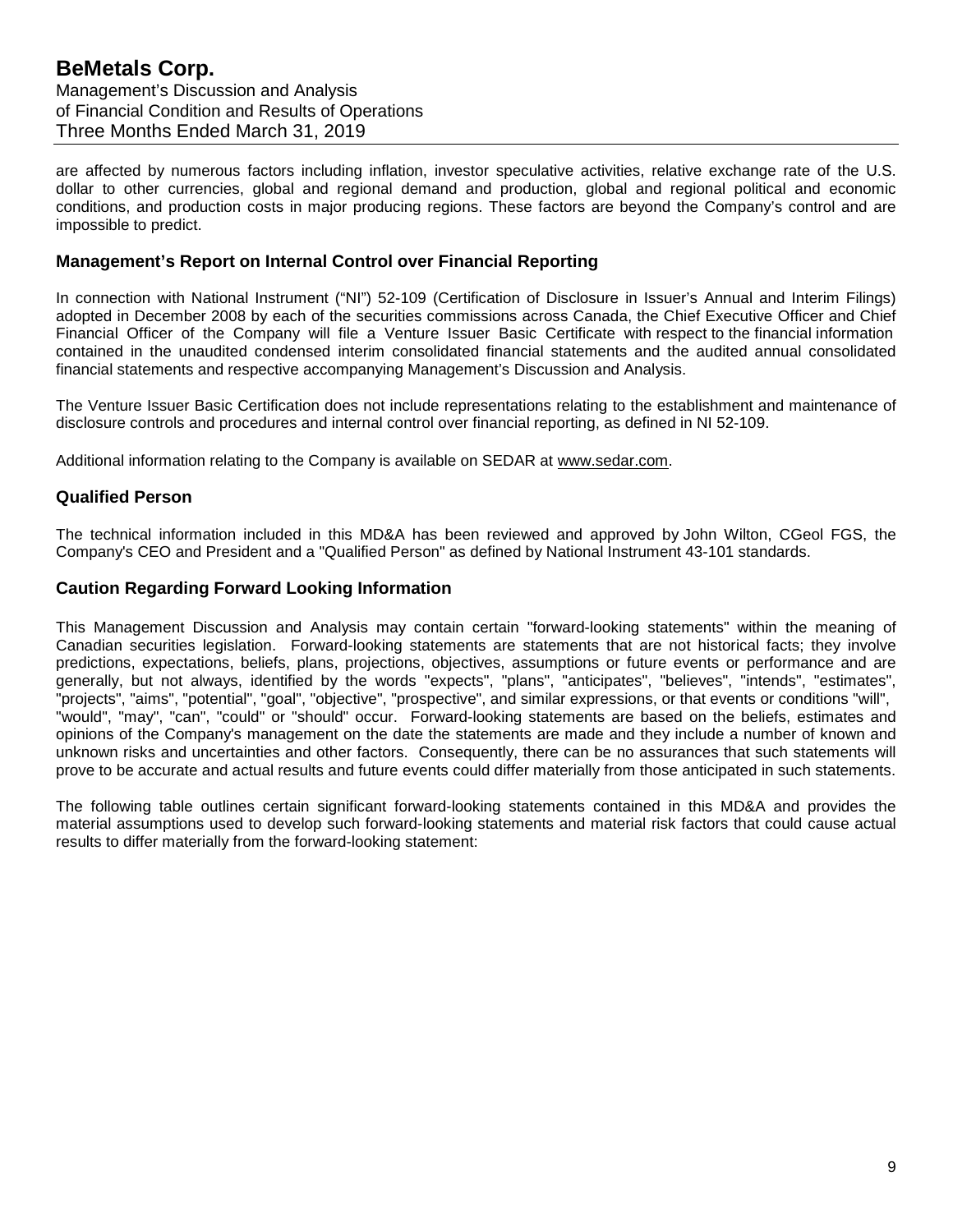# **BeMetals Corp.**

Management's Discussion and Analysis of Financial Condition and Results of Operations Three Months Ended March 31, 2019

| <b>Forward</b><br>looking<br>information                                                                                                                                                                                                                     | <b>Assumptions</b>                                                                                                                                                                                                                                                                                                                                                                                                                                                                                                                                                                                                                                                                                                                                                                                                                                                                    | <b>Risk Factors</b>                                                                                                                                                                                                                                                                                                                                                                                                                                                                                                                                                                                                                                                                      |
|--------------------------------------------------------------------------------------------------------------------------------------------------------------------------------------------------------------------------------------------------------------|---------------------------------------------------------------------------------------------------------------------------------------------------------------------------------------------------------------------------------------------------------------------------------------------------------------------------------------------------------------------------------------------------------------------------------------------------------------------------------------------------------------------------------------------------------------------------------------------------------------------------------------------------------------------------------------------------------------------------------------------------------------------------------------------------------------------------------------------------------------------------------------|------------------------------------------------------------------------------------------------------------------------------------------------------------------------------------------------------------------------------------------------------------------------------------------------------------------------------------------------------------------------------------------------------------------------------------------------------------------------------------------------------------------------------------------------------------------------------------------------------------------------------------------------------------------------------------------|
| The Company's<br>anticipated<br>plans, costs,<br>timing and<br>capital for future<br>development of<br>the Company's<br>mineral<br>exploration<br>properties.                                                                                                | Financing will be available for future exploration and<br>development of the Company's properties; the actual<br>results of the Company's exploration and development<br>activities will be favourable; exploration and<br>development costs will not exceed the Company's<br>expectations; the Company will be able to retain and<br>attract skilled staff, all requisite regulatory and<br>governmental approvals for exploration projects and<br>other operations will be received on a timely basis<br>upon terms acceptable to the Company, and applicable<br>political and economic conditions are favourable to the<br>Company; the price of precious and base metals and<br>applicable interest and exchange rates will be<br>favourable to the Company; no title disputes exist with<br>respect to the Company's properties.                                                 | Precious and base metals price volatility;<br>uncertainties involved in interpreting<br>geological data and confirming title to<br>acquired properties; the possibility that future<br>exploration results will not be consistent with<br>the Company's expectations; availability of<br>financing for and actual results of the<br>Company's exploration and development<br>activities; increases in costs; environmental<br>compliance and changes in environmental<br>and other local legislation and regulation;<br>interest rate and exchange rate fluctuations;<br>changes in economic and political conditions;<br>the Company's ability to retain and attract<br>skilled staff.  |
| The Company's<br>ability to carry<br>out anticipated<br>exploration on<br>its mineral<br>exploration<br>properties                                                                                                                                           | The operating and exploration activities of the<br>Company for the next twelve months and the costs<br>associated therewith, will be consistent with the<br>Company's current expectations; debt and equity<br>markets, exchange and interest rates and other<br>applicable economic conditions are favourable to<br>the Company.                                                                                                                                                                                                                                                                                                                                                                                                                                                                                                                                                     | Changes in debt and equity markets; timing<br>and availability of external financing on<br>acceptable terms; increases in costs;<br>environmental compliance and changes in<br>environmental and other local legislation<br>and regulation; interest rate and exchange<br>rate fluctuations; changes in economic<br>conditions.                                                                                                                                                                                                                                                                                                                                                          |
| Plans, costs,<br>timing and<br>capital for future<br>exploration and<br>development of<br>the Company's<br>property<br>interests,<br>including the<br>costs and<br>potential impact<br>of complying<br>with existing and<br>proposed laws<br>and regulations | Financing will be available for the Company's<br>exploration and development activities and the<br>results thereof will be favourable; actual operating<br>and exploration costs will be consistent with the<br>Company's current expectations; the Company will<br>be able to retain and attract skilled staff; all<br>applicable regulatory and governmental approvals<br>for exploration projects and other operations will be<br>received on a timely basis upon terms acceptable to<br>the Company' the Company will not be adversely<br>affected by market competition; debt and equity<br>markets, exchange and interest rates and other<br>applicable economic and political conditions are<br>favourable to the Company' the price of precious<br>and base metals will be favourable to the Company;<br>no title disputes exist with respect to the Company's<br>properties. | Precious and base metals price volatility,<br>changes in debt and equity markets; timing<br>and availability of external financing on<br>acceptable terms; the uncertainties involved<br>in interpreting geological data and<br>confirming title to acquired properties; the<br>possibility that future exploration results will<br>not be consistent with the Company's<br>expectations; increases in costs;<br>environmental compliance and changes in<br>environmental and other local legislation<br>and regulation; interest rate and exchange<br>rate fluctuations; changes in economic and<br>political conditions; the Company's ability to<br>retain and attract skilled staff. |
| Management's<br>outlook<br>regarding future<br>trends                                                                                                                                                                                                        | Financing will be available for the Company's<br>exploration and operating activities; the price of<br>precious and base metals will be favourable to the<br>Company; required regulatory approvals for the<br>acquisition of mineral properties will be received.                                                                                                                                                                                                                                                                                                                                                                                                                                                                                                                                                                                                                    | Precious and base metals price volatility;<br>changes in debt and equity markets;<br>interest rate and exchange rate fluctuations;<br>changes in economic and political<br>conditions.                                                                                                                                                                                                                                                                                                                                                                                                                                                                                                   |